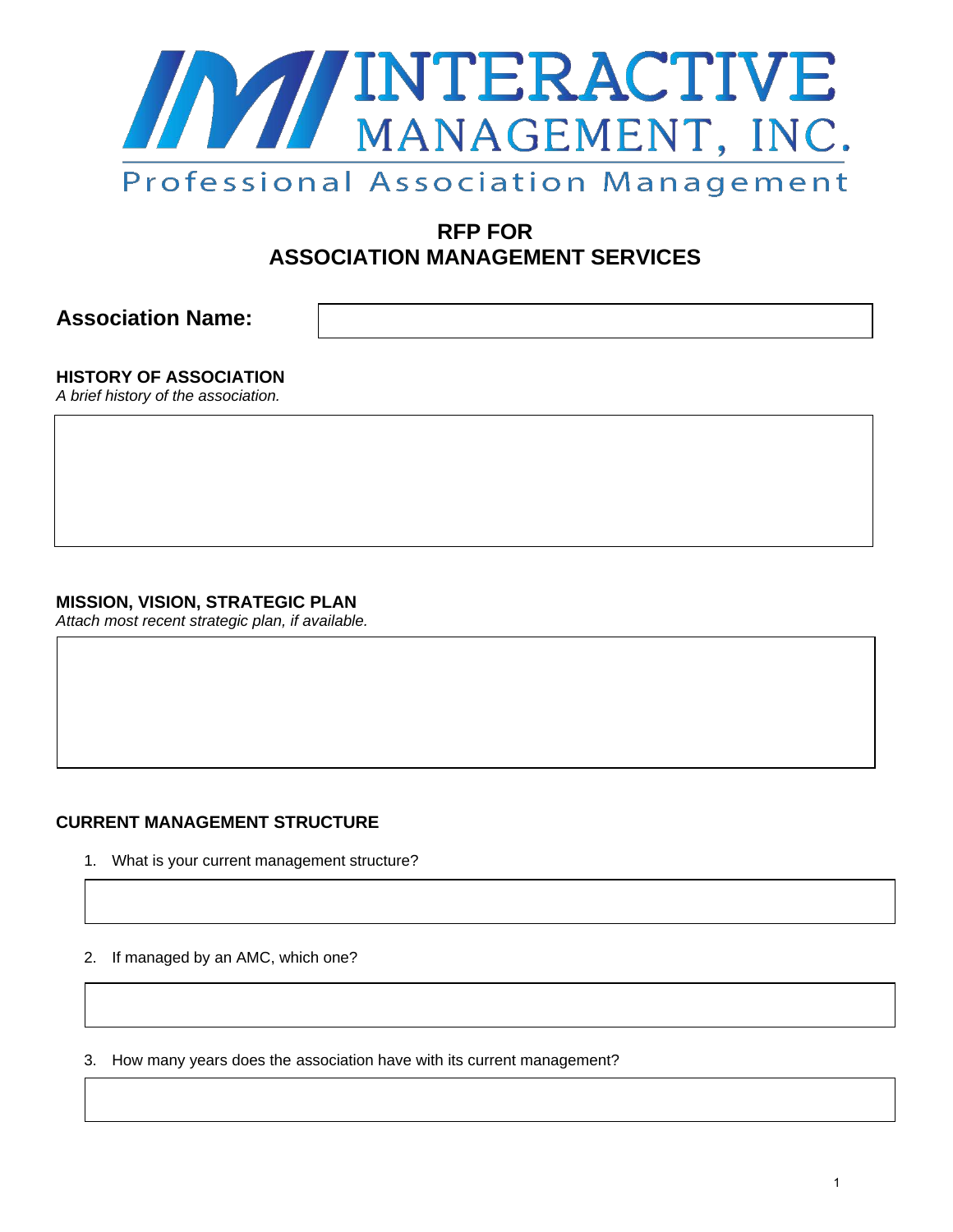5. Has current management been notified of the search?

6. Will current management submit a proposal to continue services?

7. How many hours per month for personnel to manage the association?

8. What is your current budget for management services?

## **SUMMARY OF ASSOCIATION STATUS / CONCERNS**

*Could include comments on financial stability, membership growth, pending litigation, defining mission and long-range planning, add a certification/accreditation program, governmental and legislative issues, etc.* 

### **TYPES OF MEMBERS**

*Include whether membership is by company or individual; classifications of membership; number of members; benefits; renewal policies*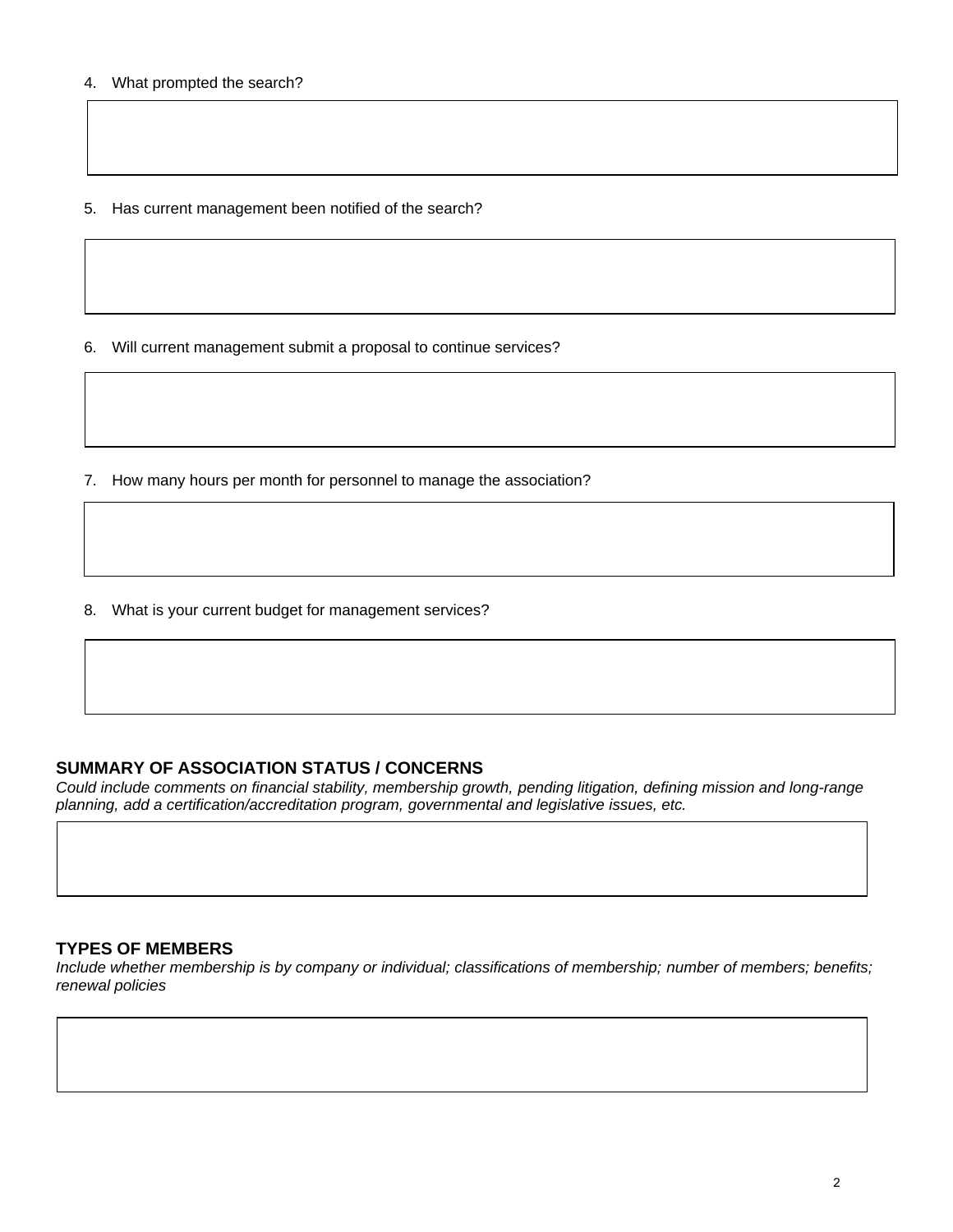# **DESCRIPTION OF LEADERSHIP STRUCTURE**

*Board of Directors, Committees – Terms and Responsibilities* 

#### **DESCRIPTION OF MEETINGS**

*Number, purpose, and frequency of meetings; meeting attendance records; any existing contracts; if exhibits are involved; attach meeting brochure(s), if any* 

## **DESCRIPTION OF PUBLICATIONS**

*Frequency of publication; circulation; writers and editors; fulfillment programs; advertising solicitation* 

## **SUMMARY OF CONTRACTS**

*Examples: Publications, office lease, equipment leases* 

### **SCOPE OF SERVICES**

*Check all that apply*

#### **Association Management Services**

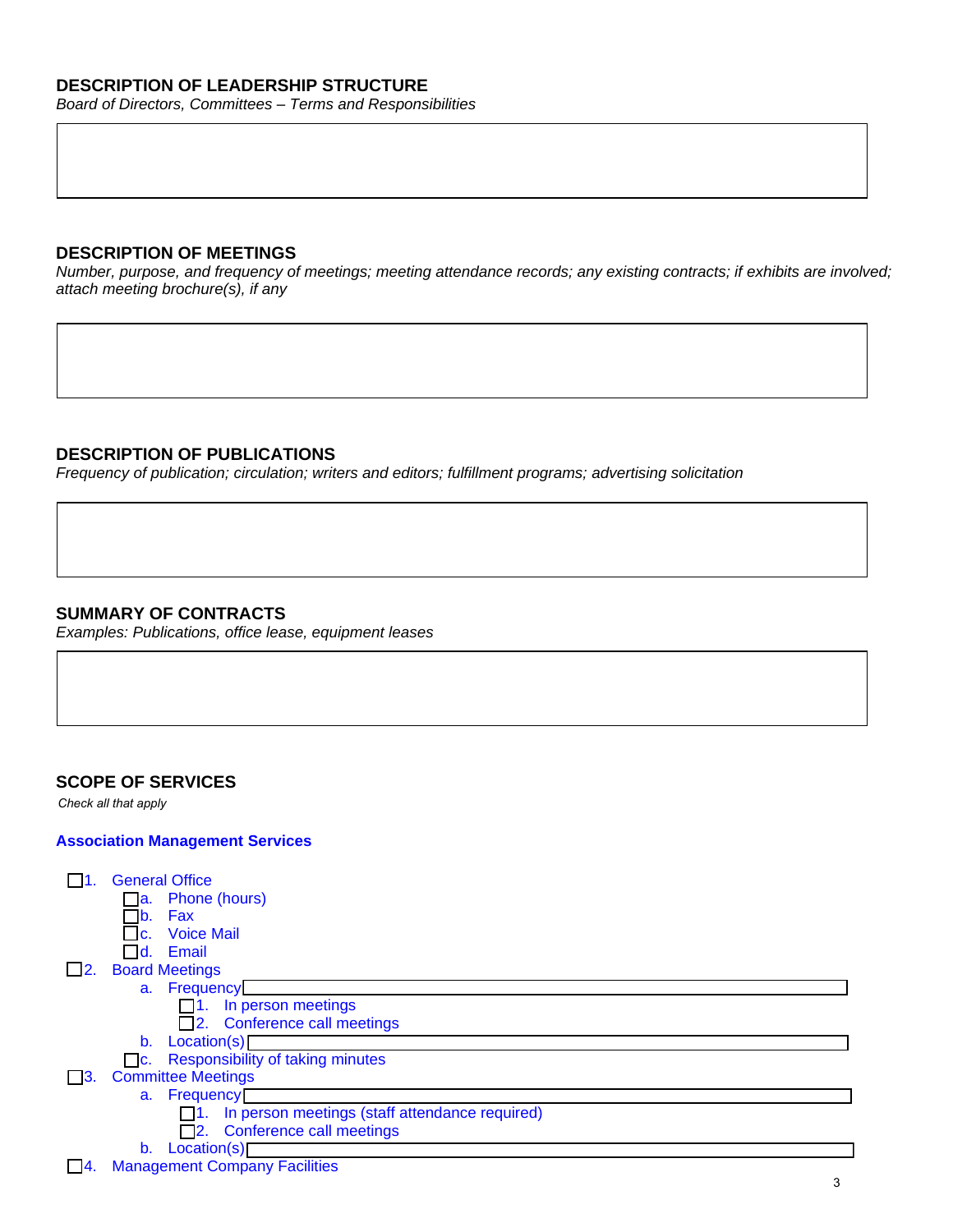- a. Storage requirements
- b. Meeting space
- □5. Inventory/Online Sales Products
- **6.** Financial Management a. Frequency of reports
	- □b. Income and expense responsibility
	- c. Budget preparation
	- d. Investments
- $\overline{\bigcap}$ e. Deposit/Credit card processing
- □7. Membership Support Services
	- a. Database
	- b. Renewal cycle
	- c. Membership directory
		- 1. How often it is published
		- □2. Electronic version
			- 3. Number of pages
			- 4. Does it carry advertising 5. Who is responsible for producing
	- **d.** Mailing new membership packets
- **□8.** Publication Support Services
	- a. Frequency of publications<sup></sup>
		- 1. Electronic version
		- 2. Number of pages
			- 3. Does it carry advertising
			- 4. Who is responsible for producing

#### 9. Website

- □ a. Developing and designing web site content and pages
- $\overline{\Box}$  b. Maintaining and updating general pages
- c. Overseeing web site enhancements / improvements
- d. Building event sites and online registration
- e. Forum/blog management
- □10. Social Media
	- a. Content management
	- b. Coordinator
	- c. Developing strategy
	- d. Analytics
- □11. Other Support Services
	-

### **Events/Conference/Trade Show Management**

- 1. Frequency
	- a. Locations(s)
	- b. Type of event
	- c. Numbers of days per event
	- d. Total attendance
	- e. Number of sessions
	- $\Box$  f. Onsite staff required  $\Box$
- □2. Site Selection
- 3. Contract Negotiation
- 4. F & B Selection
- 5. Budget Development and Financial Management
- 6. Registration Processing
- 7. Develop Conference Timetable
- 8. Brochure Development
- □9. Marketing and Promotion
	- **□a.** Mobile and web-based event apps
- □10. Continuing Education Credits (CEU's)
- □11. Certification
- □12. Awards
- □13. Exhibits Management
- □14. Sponsor Management